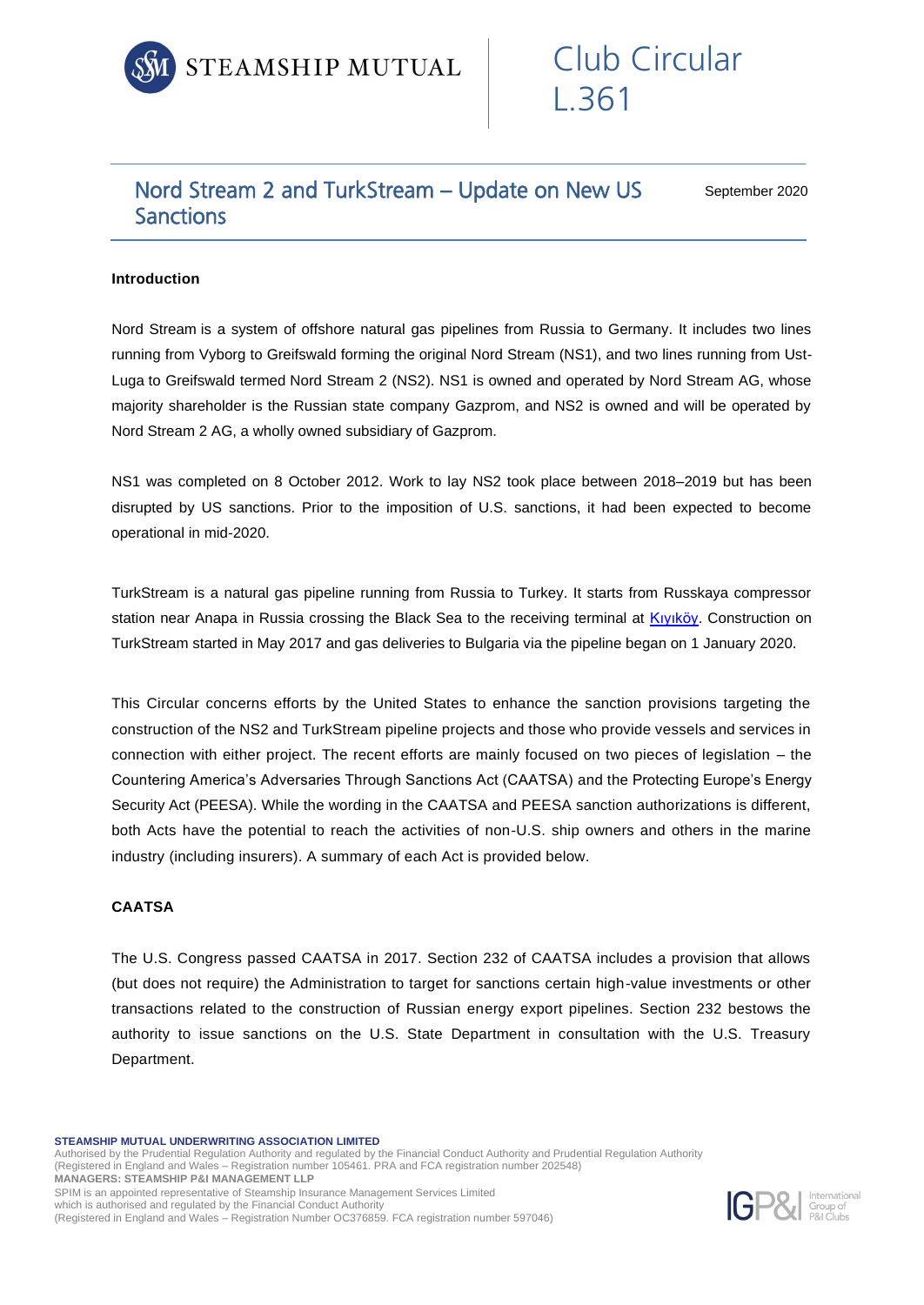Exercising its discretion, the State Department had previously adopted a policy when CAATSA was enacted not to target Russian energy export pipelines for which the project contract was signed on or after August 2, 2017. This published policy effectively eliminated NS2 and TurkStream from Section 232's scope. On July 15, 2020, the State Department announced a change to its policy to clarify that the focus of Section 232's implementation will be on a wider scope of Russian export energy pipelines. The change in policy now includes NS2 and TurkStream. In announcing the changed policy, the State Department stated that the intent of such sanctions is to impose costs on Russia for what the State Department described as Russia's "…*malign behavior, such as in response to aggressive actions against the United States and our allies and partners."*

With the change in policy, there is a potential for sanctions (including being blocked by the United States) against a person who, among other things, sells, leases or provides the Russian Federation goods or services that meet the fair market value thresholds in Section 232(a) and that directly and significantly facilitate the expansion, construction, or modernization of NS2 or TurkStream. The monetary thresholds are a fair market value of US\$1 million or more, or an aggregate value of US\$5 million or more over a 12 month period.

Current indications are that the State Department will construe the Section 232 provisions broadly to encompass a wide array of services associated with the construction of NS2. The targeted services do not have to be contracted directly to the Russian Federation to fall within Section 232. As such, providing any type of vessel used in connection with NS2 or TurkStream or providing services to such vessels (e.g., management, insurance, port services, etc.) could expose non-U.S. persons to sanctions under Section 232 regardless of the identity of the contracting counterparty. The monetary thresholds still need to be considered, but those thresholds could also be given a broad interpretation. One should not assume that the fair market value of a provided vessel or service will be limited to an analysis of the price set forth in the applicable contract. For instance, the fair market value of management services may not be limited to the management fee.

#### **PEESA and PEESA Clarification**

In December 2019, the U.S. enacted PEESA which came into effect immediately upon signing in December 2019. PEESA essentially mandates the imposition of sanctions against vessels engaged in pipe-laying related to NS2 and TurkStream and those foreign persons who have knowingly sold, leased or provided those vessels for the construction of such a project or facilitated deceptive or structured transactions to provide those vessels for the construction of such a project. The types of sanctions authorized by PEESA include blocking the foreign person's assets subject to U.S. jurisdiction and denying visas and entry into the U.S. of foreign person's corporate officers and principal shareholders.

**STEAMSHIP MUTUAL UNDERWRITING ASSOCIATION LIMITED**

Authorised by the Prudential Regulation Authority and regulated by the Financial Conduct Authority and Prudential Regulation Authority (Registered in England and Wales – Registration number 105461. PRA and FCA registration number 202548) **MANAGERS: STEAMSHIP P&I MANAGEMENT LLP** SPIM is an appointed representative of Steamship Insurance Management Services Limited

which is authorised and regulated by the Financial Conduct Authorit

(Registered in England and Wales – Registration Number OC376859. FCA registration number 597046)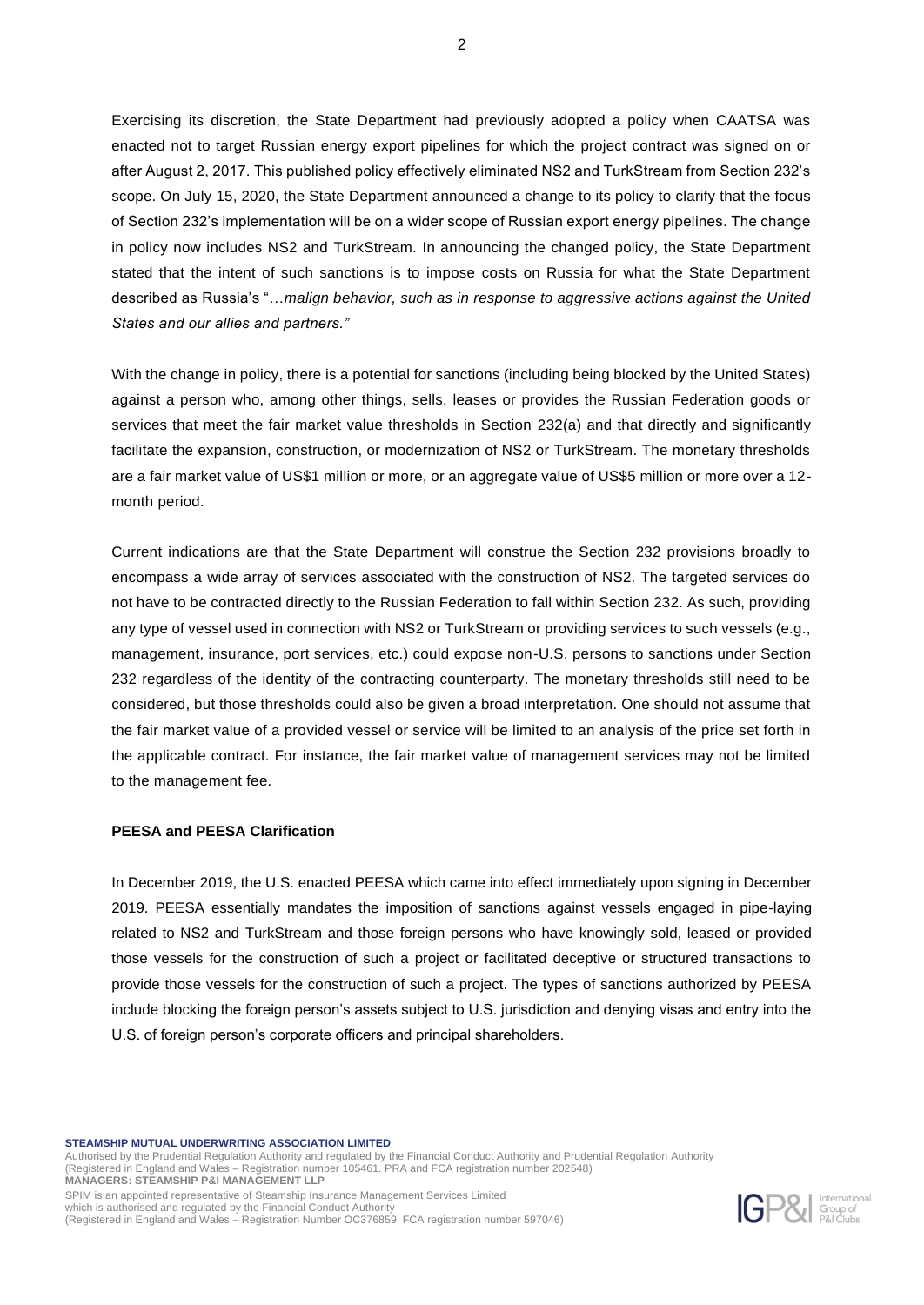Apparently not happy with the lack of sanctions that have been issued under PEESA and the continuation of NS2's construction, a group of Senators and Congressmen have recently proposed amendments to PEESA. Senate bill 3897 and House bill 7361 each propose to enhance and clarify PEESA through the PEESA Clarification Act. The two bills have minor differences in their language, but both seek to expand the type of activities requiring mandatory sanctions.

In addition to the targeting of pipe-laying vessels, both bills expand PEESA to include vessels engaged in "*pipe-laying activities."* Such activities are defined as those which facilitate pipe-laying such as *"site preparation, trenching, surveying, placing rocks, stringing, bending, welding, coating, lowering of pipe, and backfilling."* Both bills also target those who sell, lease or provide such vessels or facilitate the sale, lease or provision of same, albeit the language in the two bills is slightly different on this aspect. Additionally, both bills propose a provision which would require sanctions against anyone providing underwriting services or insurance or reinsurance for the vessels described in PEESA, *e.g.*, those engaged in pipe-laying or pipelaying activities. In their current form, the bills do not include a due diligence exception for underwriters, insurers, and / or reinsurers. Furthermore, unlike CAATSA (discussed above), PEESA Clarification does not contain a monetary threshold for the imposition of sanctions.

The two bills have bipartisan support among Republicans and Democrats and across the two houses of Congress, but they are still making their way through the respective Senate and House committees. Thus, it is not certain if or when the bills might be reconciled and passed by Congress for presentation to the President for signature. If passed, PEESA Clarification could have significant impacts on non-U.S. vessel owners and operators and their insurers. Among other things, if a vessel is identified in one of the reports to Congress as engaging in "pipe-laying" activities, then the insurer of that vessel may also be identified in the report. Once a company is identified in the report, sanctions are technically mandated under the express language of PEESA Clarification although it remains to be seen how such provisions will ultimately be implemented if PEESA Clarification is enacted.

#### **Ramifications on Club cover**

Members are reminded that cover may be excluded if vessels are involved in activities that are either unlawful and / or put the Club at risk of breaching sanctions. Members who are contemplating any activity involving or related to the Nord Stream 2 or Turk Stream construction projects should therefore be mindful of the risk that cover exclusions will be triggered.

All Members are therefore strongly urged to assess and mitigate the risks of entering into contracts on the Nord Stream 2 or Turk Steam construction projects and exercise the fullest possible due diligence to avoid exposure to sanctions or enforcement actions.

**STEAMSHIP MUTUAL UNDERWRITING ASSOCIATION LIMITED**

Authorised by the Prudential Regulation Authority and regulated by the Financial Conduct Authority and Prudential Regulation Authority (Registered in England and Wales – Registration number 105461. PRA and FCA registration number 202548) **MANAGERS: STEAMSHIP P&I MANAGEMENT LLP** SPIM is an appointed representative of Steamship Insurance Management Services Limited which is authorised and regulated by the Financial Conduct Authorit

(Registered in England and Wales – Registration Number OC376859. FCA registration number 597046)